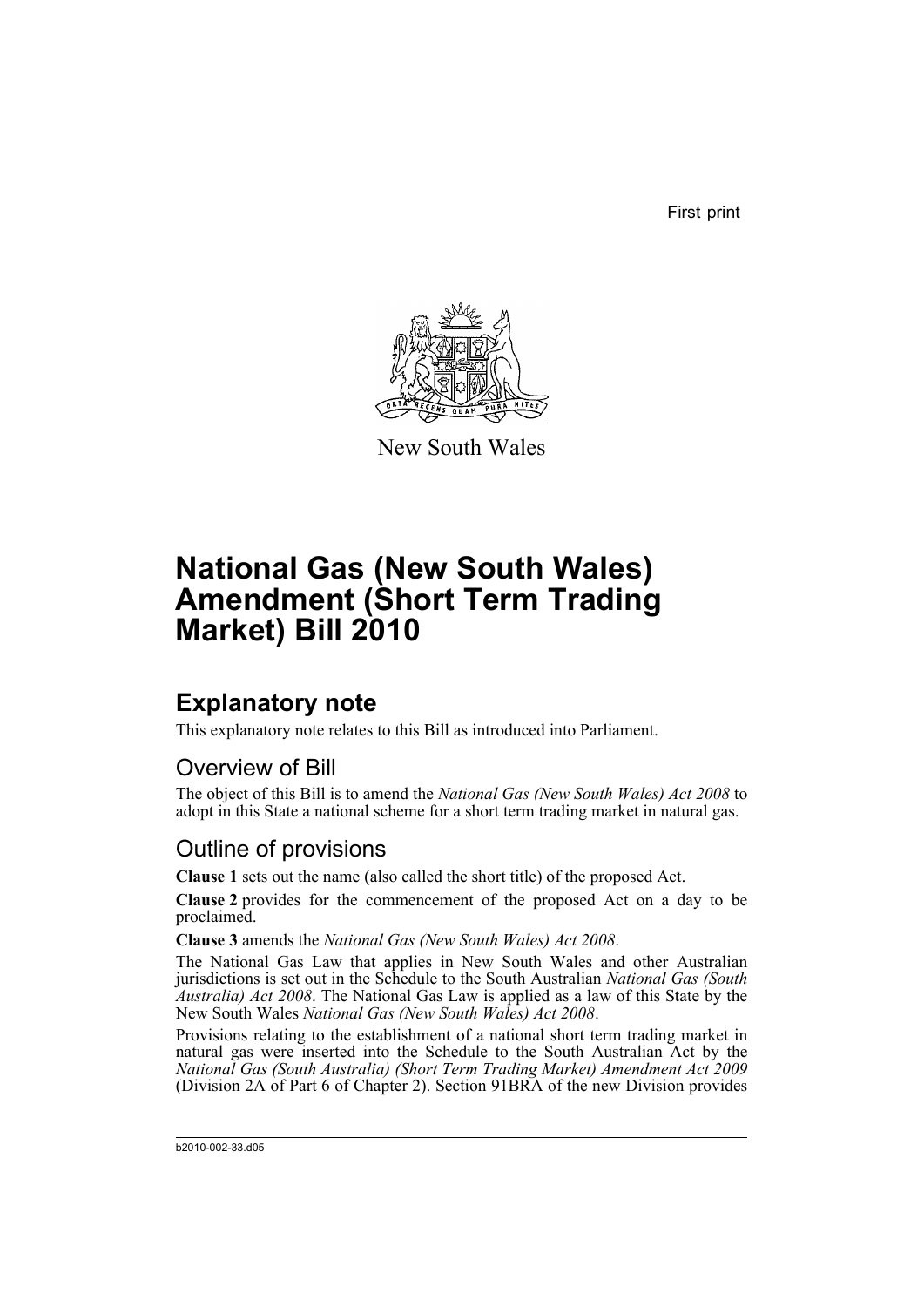National Gas (New South Wales) Amendment (Short Term Trading Market) Bill 2010

Explanatory note

that these short term trading market provisions do not apply in a jurisdiction unless they are specifically applied by a law of that jurisdiction.

The amendment made by clause 3 of the proposed Act applies those provisions as part of the law of New South Wales.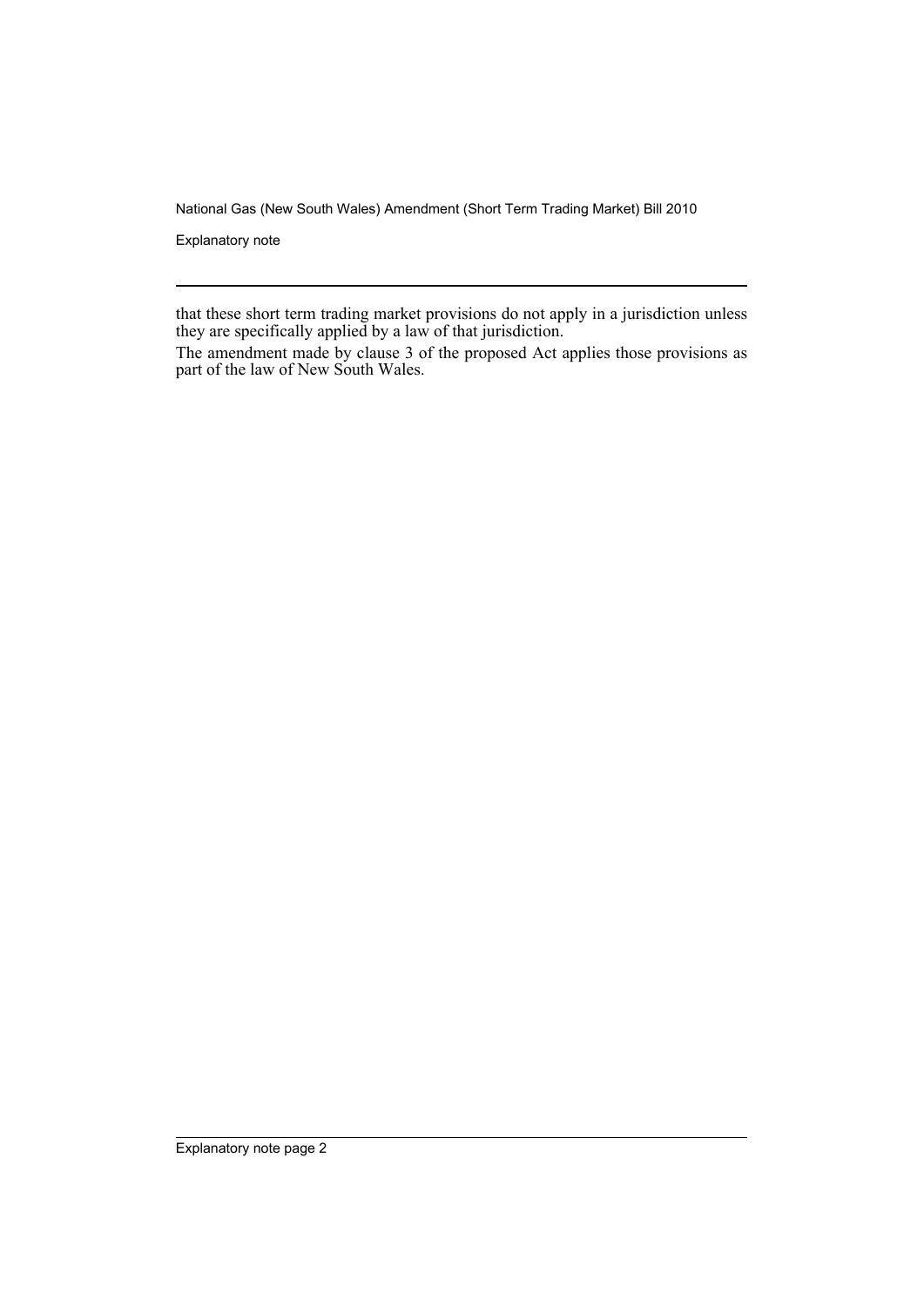First print



New South Wales

# **National Gas (New South Wales) Amendment (Short Term Trading Market) Bill 2010**

## **Contents**

|                                                               | Page |
|---------------------------------------------------------------|------|
| Name of Act                                                   |      |
| Commencement                                                  |      |
| Amendment of National Gas (New South Wales) Act 2008<br>No 31 |      |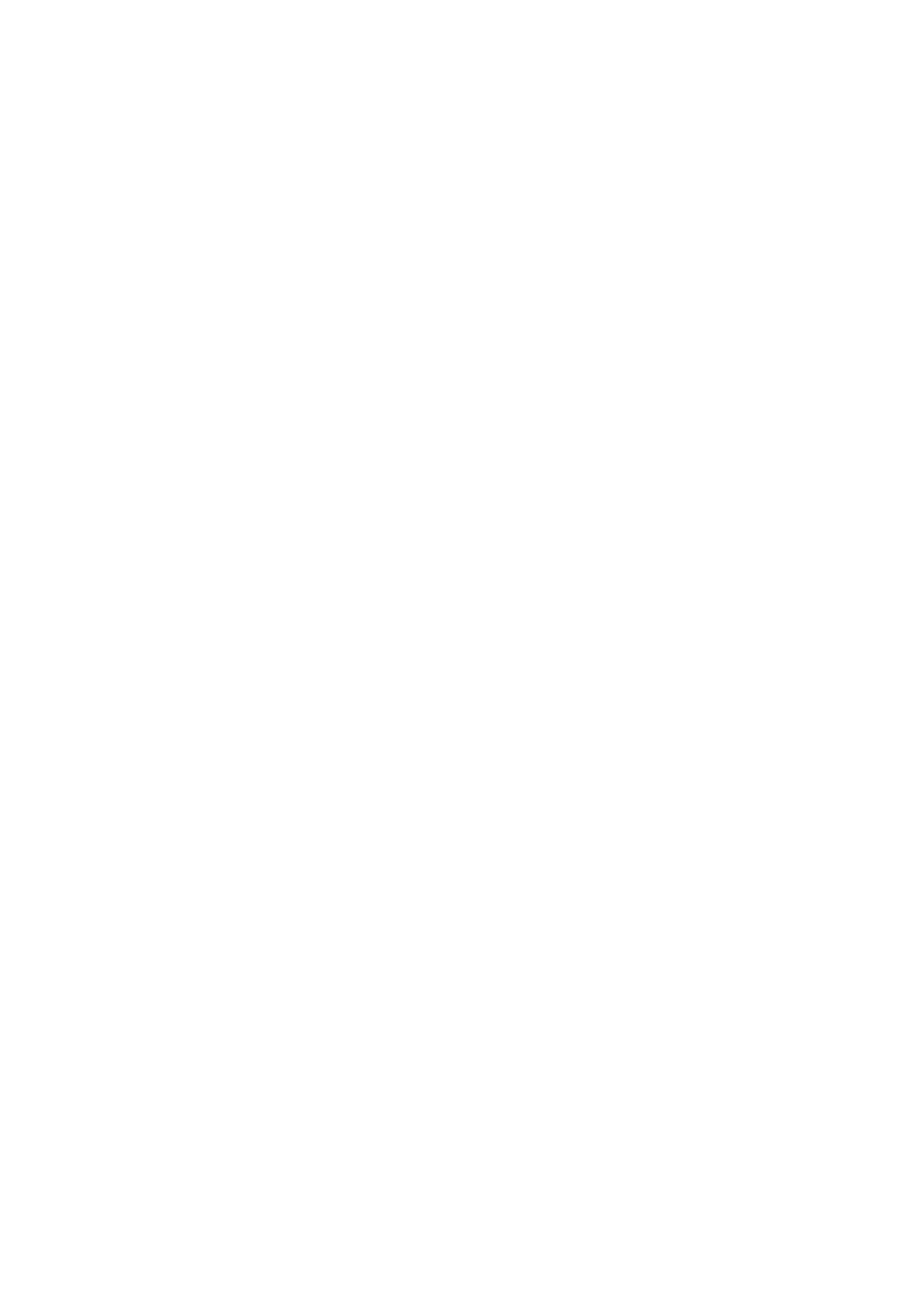

New South Wales

# **National Gas (New South Wales) Amendment (Short Term Trading Market) Bill 2010**

No , 2010

#### **A Bill for**

An Act to amend the *National Gas (New South Wales) Act 2008* to adopt a national scheme for a short term trading market in natural gas.